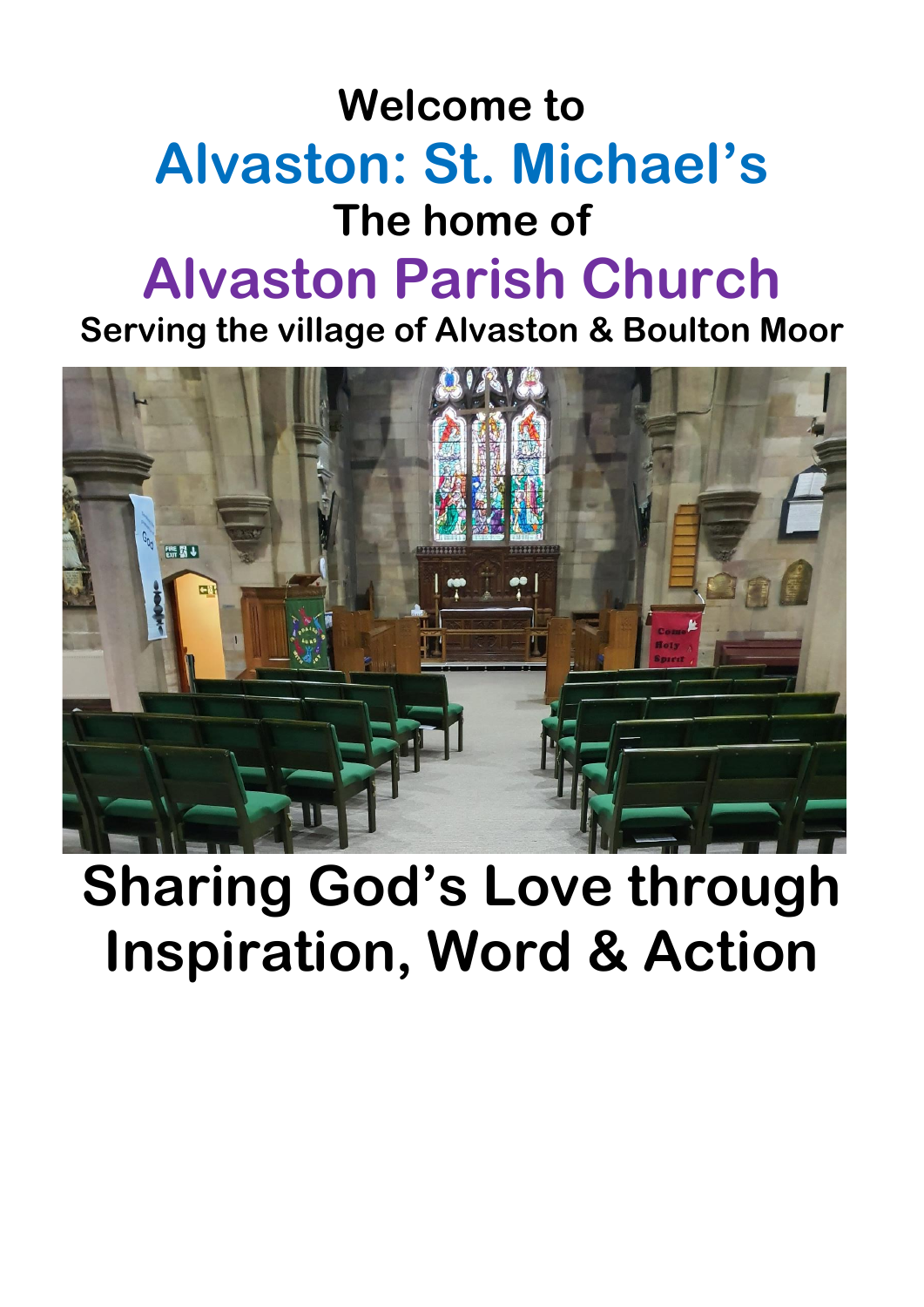**Welcome to Alvaston: St. Michael's, the home of Alvaston Parish Church, the Anglican church fellowship in the Ecclesiastical Parish of Alvaston.** 

**Please feel free to join us on-site or on-line for worship and refreshments, ask questions and get to know us, tell us how we can help in any way or just to have a look round. Feel free to approach one of the welcomers or members of the church with any questions or just for a pleasant chat. We will try to assist you.**

**If you have any comments you would like to pass on please use a feedback form, email, call, or just drop round to the vicarage at No. 8 Church street.**

**Yours in Faith**

Rev. John Whitney

**rev\_john@alvaston.church** 

**You are welcome to take this away for reference later**

**Thank you for coming, praying, worshipping, and sharing refreshments with us today.**

**To stay in touch you can find us in the following ways: Web: [http://www.alvaston.church](http://www.alvaston.church/) e-mail: [office@alvaston.church](mailto:office@alvaston.church) Tel: 01332 571 143 Facebook: alvaston.church**

**If you want to be included in our mailing list please e-mail [us](mailto:office@alvaston.church) with your name, address and email stating you wish to be kept informed of what is going on.** 

**Please note the vicarage & office are Closed on Mondays**

**THE CHURCH**<br>JU OF ENGLAND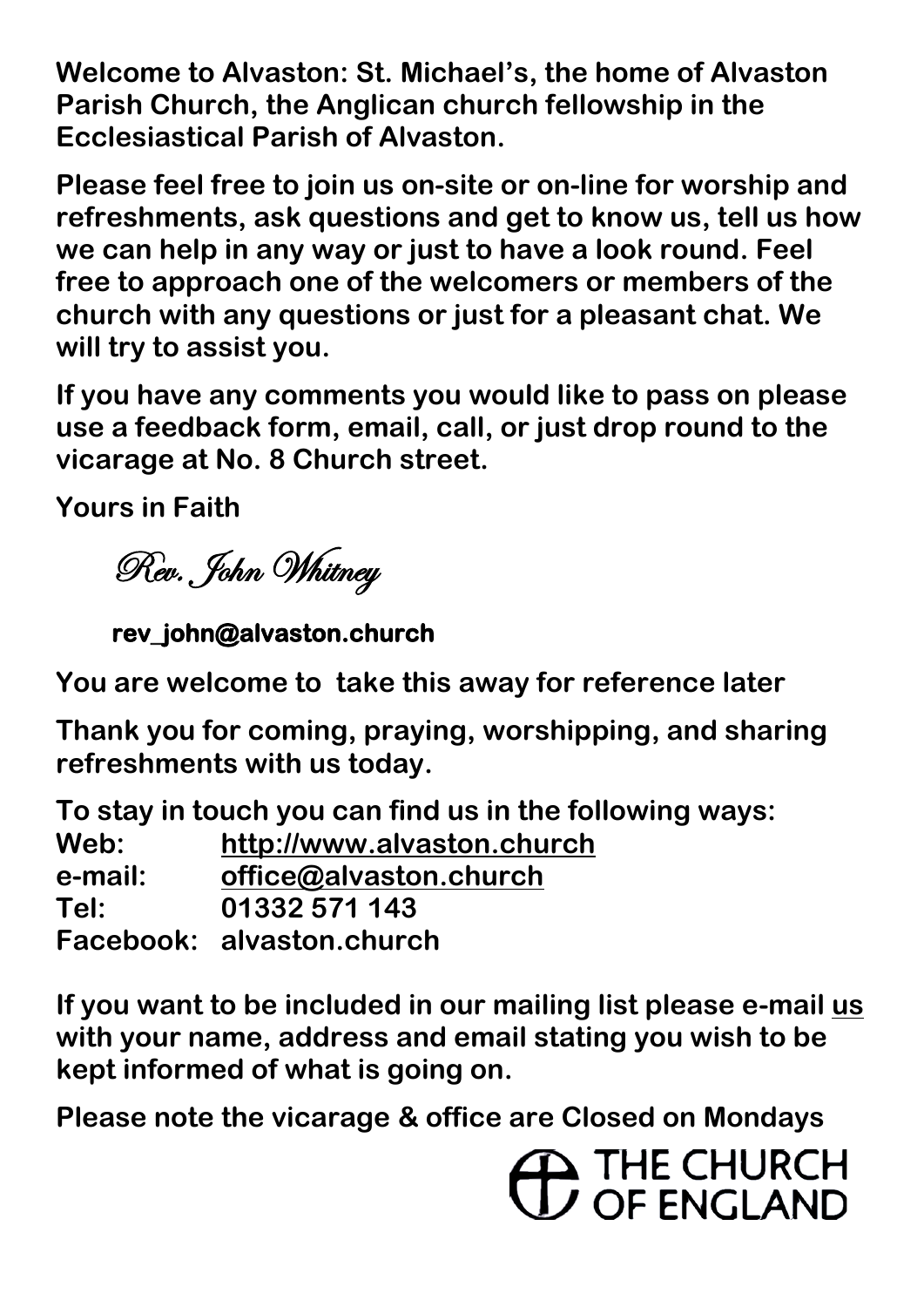**Regular Worship:**

**In Alvaston: St. Michael's Sundays 09:00 to 10:00 Holy Communion 10:45 to 12:15 Family Worship Tuesday 08:30 to 09:00 Morning Prayer 13:00to 14:00 Prayer for the church Last Sunday of the month 19:00 to 21:00 Presence During Term Time Wednesdays 10:30 am Holy Communion Regular social events : Every other Tuesday 2:15pm to 3pm Small group Study Every Wednesday 1 to 4pm Craft & Chat Every Other Friday 7 to 9pm Games Night First Saturday of the month(Except January & August) 10:30 to 12pm Coffee & Cake**

**For enquiries about booking an event in St. Michael's or the church hall please visit :**

**<http://alvaston.church/churchhall/bookings>**

**For details about arranging Baptisms, Thanksgivings or Weddings please speak to us after attending any act of worship**